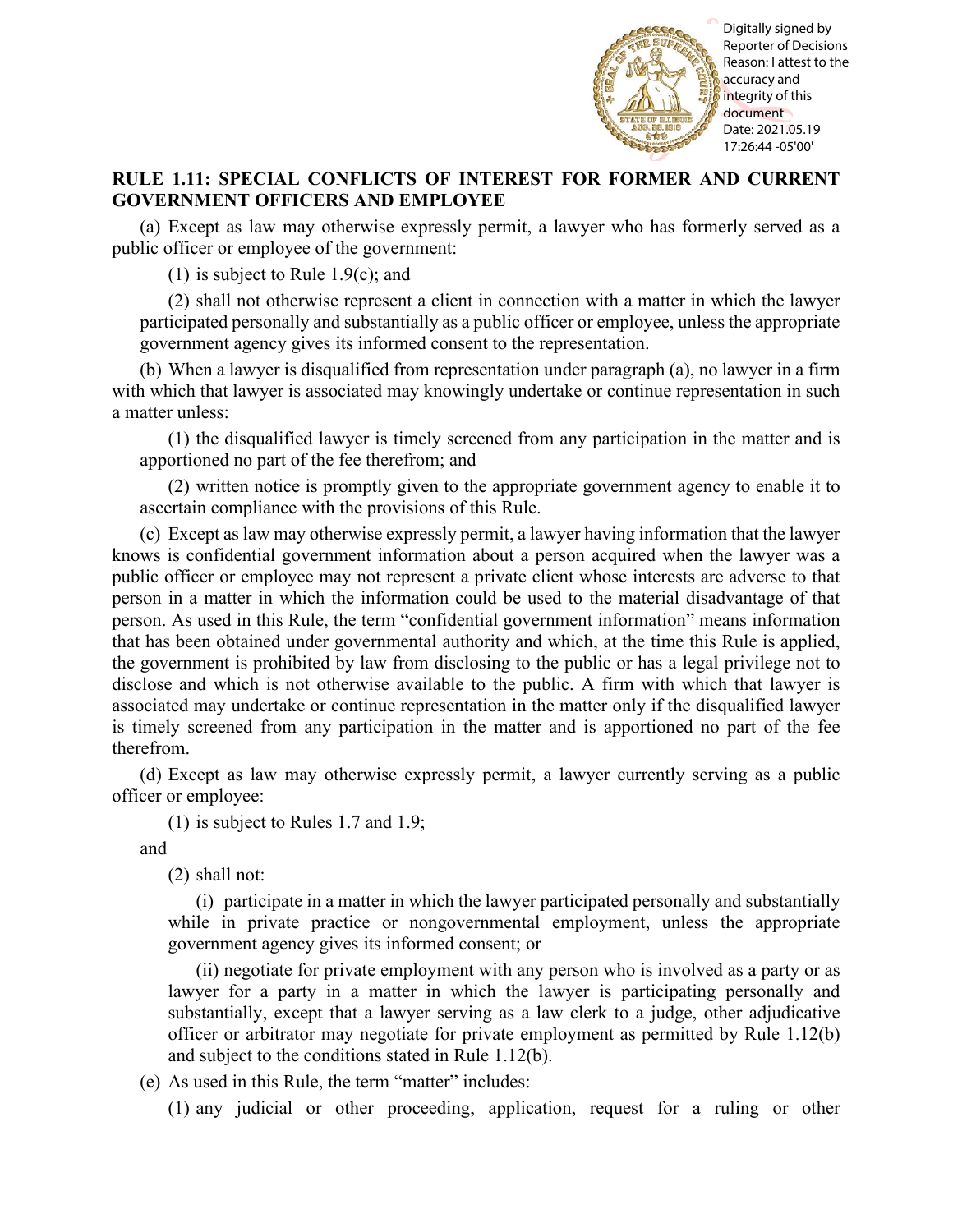determination, contract, claim, controversy, investigation, charge, accusation, arrest or other particular matter involving a specific party or parties, and

(2) any other matter covered by the conflict of interest rules of the appropriate government agency.

[Adopted July 1, 2009, effective January 1,](http://www.illinoiscourts.gov/files/070109.pdf/amendment) 2010.

## **Comment**

[1] A lawyer who has served or is currently serving as a public officer or employee is personally subject to the Rules of Professional Conduct, including the prohibition against concurrent conflicts of interest stated in Rule 1.7. In addition, such a lawyer may be subject to statutes and government regulations regarding conflict of interest. Such statutes and regulations may circumscribe the extent to which the government agency may give consent under this Rule. See Rule 1.0(e) for the definition of informed consent.

[2] Paragraphs (a)(1), (a)(2) and (d)(1) restate the obligations of an individual lawyer who has served or is currently serving as an officer or employee of the government toward a former government or private client. Rule 1.10 is not applicable to the conflicts of interest addressed by this Rule. Rather, paragraph (b) sets forth a special imputation rule for former government lawyers that provides for screening and notice. Because of the special problems raised by imputation within a government agency, paragraph (d) does not impute the conflicts of a lawyer currently serving as an officer or employee of the government to other associated government officers or employees, although ordinarily it will be prudent to screen such lawyers.

[3] Paragraphs (a)(2) and (d)(2) apply regardless of whether a lawyer is adverse to a former client and are thus designed not only to protect the former client, but also to prevent a lawyer from exploiting public office for the advantage of another client. For example, a lawyer who has pursued a claim on behalf of the government may not pursue the same claim on behalf of a later private client after the lawyer has left government service, except when authorized to do so by the government agency under paragraph (a). Similarly, a lawyer who has pursued a claim on behalf of a private client may not pursue the claim on behalf of the government, except when authorized to do so by paragraph (d). As with paragraphs  $(a)(1)$  and  $(d)(1)$ , Rule 1.10 is not applicable to the conflicts of interest addressed by these paragraphs.

[4] This Rule represents a balancing of interests. On the one hand, where the successive clients are a government agency and another client, public or private, the risk exists that power or discretion vested in that agency might be used for the special benefit of the other client. A lawyer should not be in a position where benefit to the other client might affect performance of the lawyer's professional functions on behalf of the government. Also, unfair advantage could accrue to the other client by reason of access to confidential government information about the client's adversary obtainable only through the lawyer's government service. On the other hand, the rules governing lawyers presently or formerly employed by a government agency should not be so restrictive as to inhibit transfer of employment to and from the government. The government has